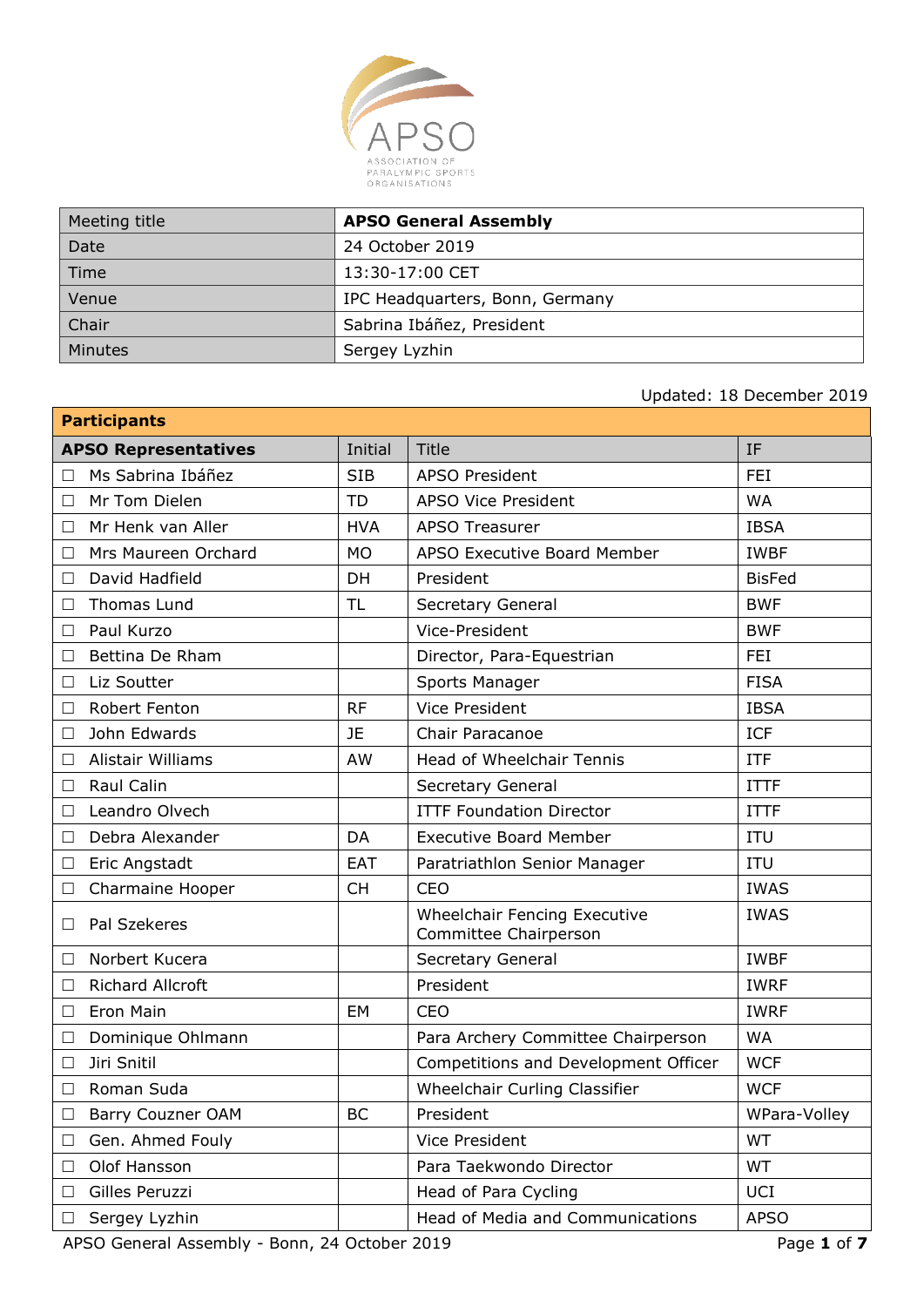

| <b>Invitees</b>                    |            |                                                                            |             |
|------------------------------------|------------|----------------------------------------------------------------------------|-------------|
| Mr. Alexis Schaefer                | ASC        | Commercial and Marketing Director                                          | IPC.        |
| □ Mr. James Sclater                | <b>JSC</b> | Anti-Doping Director                                                       | <b>IPC</b>  |
| Ms. Elizabeth Riley<br>$\Box$      |            | <b>General Counsel</b>                                                     | <b>IPC</b>  |
| Mr. Dimitrije Lazarovski<br>$\Box$ | DL         | Head of World Para Snow Sports                                             | <b>IPC</b>  |
| Mr. Sebastien Gillot               | SG         | Director, European Office and<br><b>International Federation Relations</b> | <b>WADA</b> |
| Mr. Peter Weber                    | <b>PW</b>  | CEO & Founder                                                              | <b>IRIS</b> |

| <b>Agenda</b>           |                                                                               |                                                                          | <b>Speaker</b> | <b>Annex</b> |
|-------------------------|-------------------------------------------------------------------------------|--------------------------------------------------------------------------|----------------|--------------|
| 1                       | Welcome                                                                       |                                                                          | Chair          |              |
| $\overline{2}$          |                                                                               | Approval of the APSO GA minutes 2018                                     | All            |              |
| 3                       | <b>Finances</b>                                                               |                                                                          | Treasurer      |              |
|                         | 3.1                                                                           | <b>Treasurer's Report</b>                                                |                | <b>X</b>     |
|                         | 3.2                                                                           | 2019                                                                     |                |              |
|                         | 3.3                                                                           | <b>Annual Subscription fee</b>                                           |                |              |
| 4                       | <b>Update and clarification from WADA</b><br><b>WADA</b>                      |                                                                          |                | <b>X</b>     |
| 5                       | TV Viewership research for Tokyo 2020 Paralympic<br><b>IRIS</b><br>X<br>Games |                                                                          |                |              |
| 6                       |                                                                               | <b>IPC Classification Code</b>                                           | All            |              |
|                         | 6.1                                                                           | <b>Board of Appeal</b>                                                   |                |              |
|                         | 6.2                                                                           | <b>Classification Jurisdiction</b>                                       |                |              |
| $\overline{\mathbf{z}}$ | <b>Tokyo 2020</b><br><b>IPC</b>                                               |                                                                          |                |              |
|                         | 7.1                                                                           | <b>Broadcasting</b>                                                      |                |              |
|                         | 7.2                                                                           | <b>Pre-Tokyo</b><br>2020<br><b>Antidoping</b><br>update<br>on<br>matters |                |              |
| 8                       |                                                                               | <b>IPC &amp; APSO General Assembly 2020</b>                              | Chair          |              |
| 9                       |                                                                               | <b>Other Business</b>                                                    | All            |              |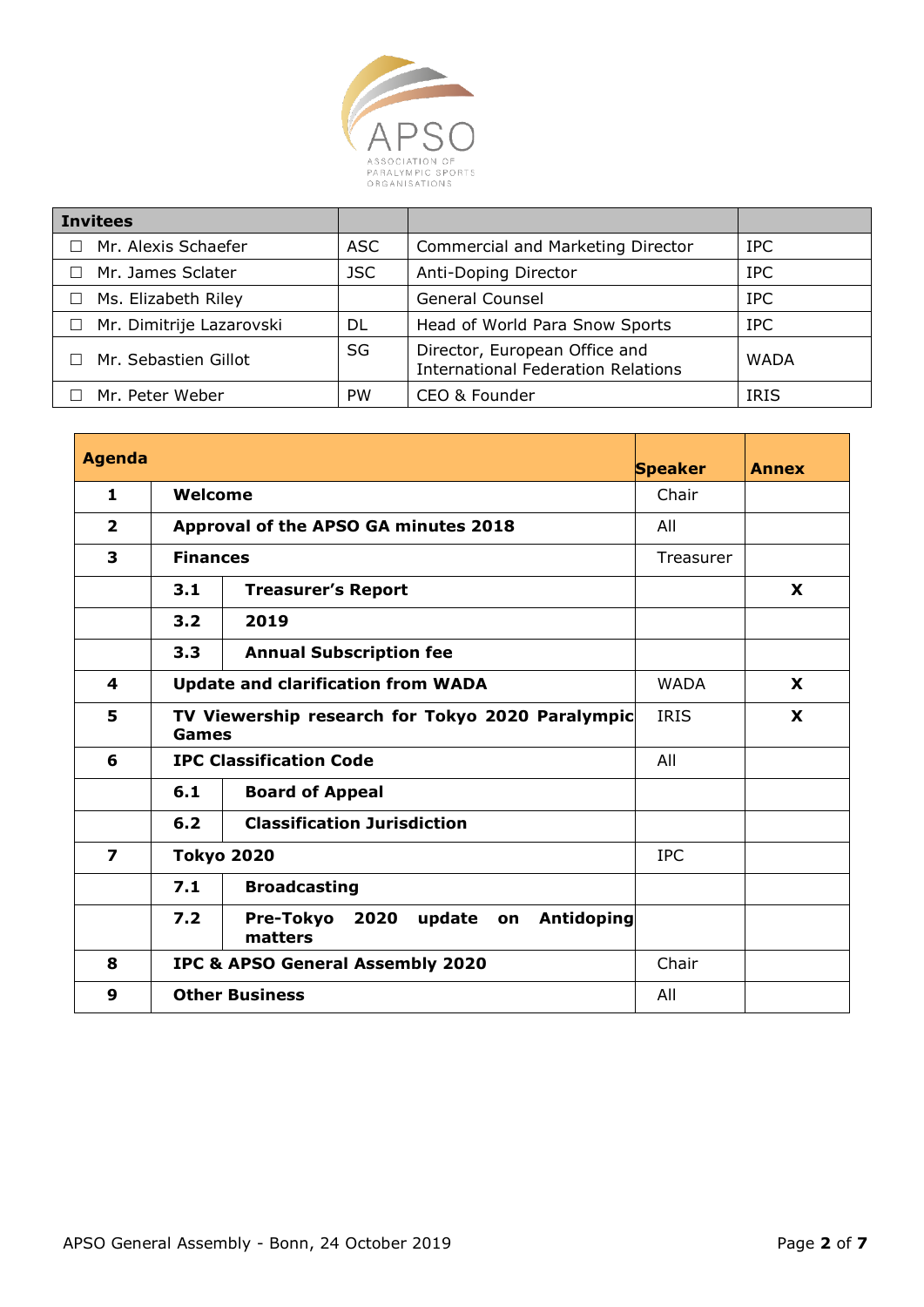

|              | <b>DRAFT Minutes</b>                                                                                                                                                                                                                                                                                                                                                                                                                                                                                                                                                                                                                                                                       |                                                                                                                                                                                                                                                                                                                                                                                                                                                                                                                                                                                                                                                                                                                                                                                                                                                                                                                                          |  |  |  |  |
|--------------|--------------------------------------------------------------------------------------------------------------------------------------------------------------------------------------------------------------------------------------------------------------------------------------------------------------------------------------------------------------------------------------------------------------------------------------------------------------------------------------------------------------------------------------------------------------------------------------------------------------------------------------------------------------------------------------------|------------------------------------------------------------------------------------------------------------------------------------------------------------------------------------------------------------------------------------------------------------------------------------------------------------------------------------------------------------------------------------------------------------------------------------------------------------------------------------------------------------------------------------------------------------------------------------------------------------------------------------------------------------------------------------------------------------------------------------------------------------------------------------------------------------------------------------------------------------------------------------------------------------------------------------------|--|--|--|--|
|              | <b>R: Resolution</b><br><b>I: Information</b><br><b>T: Task</b>                                                                                                                                                                                                                                                                                                                                                                                                                                                                                                                                                                                                                            |                                                                                                                                                                                                                                                                                                                                                                                                                                                                                                                                                                                                                                                                                                                                                                                                                                                                                                                                          |  |  |  |  |
| $\mathbf{1}$ | Welcome<br>The Chair welcomed everyone to the APSO General Assembly and acknowledged that all<br>members were represented at the meeting. The Chair informed members on Henk van<br>Aller's (HVA) appointment to AGITOS Foundation Grant Support Programme Selection<br>Committee and on Kris Dent's from the ITF appointment to the IPC Paralympic Games<br>Standing Committee.<br>The Chair explained that the agenda may be adjusted during the course of the meeting to<br>accommodate presentations from external speakers. Each member was invited to<br>introduce themselves to the group. Colin Grahamslaw, Secretary General of the World<br>Curling Federation, was excused. (I) |                                                                                                                                                                                                                                                                                                                                                                                                                                                                                                                                                                                                                                                                                                                                                                                                                                                                                                                                          |  |  |  |  |
| $\mathbf{2}$ | Approval of the APSO GA minutes 2018<br>The minutes were approved, with the recommendation to amend the header and the footer<br>to include the date and location of the GA. $(R)$                                                                                                                                                                                                                                                                                                                                                                                                                                                                                                         |                                                                                                                                                                                                                                                                                                                                                                                                                                                                                                                                                                                                                                                                                                                                                                                                                                                                                                                                          |  |  |  |  |
| 3            | <b>Finances</b>                                                                                                                                                                                                                                                                                                                                                                                                                                                                                                                                                                                                                                                                            |                                                                                                                                                                                                                                                                                                                                                                                                                                                                                                                                                                                                                                                                                                                                                                                                                                                                                                                                          |  |  |  |  |
|              | 3.1                                                                                                                                                                                                                                                                                                                                                                                                                                                                                                                                                                                                                                                                                        | <b>Treasurer's Report</b><br>HVA explained that the main income was from the IPC Grant and from membership<br>fees. Expenditures comes from meetings hosting and annual GAISF membership<br>fee. $(I)$<br>HVA presented the IPC Grants Report. Fifteen complete reports were submitted<br>by APSO members but due to different accounting standards they were rarely<br>comparable. With IPC Grant of EUR 25.000 per federation the APSO members<br>have spent approximately EUR 4.9m for their sports and para-disciplines with a<br>range between EUR 36.000 and EUR 640.000. Members were also of the opinion<br>that a large proportion of the resources spent for the sports were not counted as<br>they were provided on a voluntary basis. $(I)$<br>The Chair invited Tom Dielen (TD), Davit Hadfield (DH) and Eric Angstadt (EAT)<br>to work together with HVL to propose amendments to the form for IPC Grant<br>reports. $(T)$ |  |  |  |  |
|              | 3.2                                                                                                                                                                                                                                                                                                                                                                                                                                                                                                                                                                                                                                                                                        | 2019<br>The 2019 Budget was based on the one for 2018 and a reserve of CHF 3.250 was<br>envisaged. HVA reported that not much of the funds were spent in 2019 as local<br>organisations were supportive to APSO and did not invoice the association (i.e. for<br>hosting meetings, etc.). (I)<br>The Chair concluded that the Treasurer's report will be published on APSO website.<br>(T)                                                                                                                                                                                                                                                                                                                                                                                                                                                                                                                                               |  |  |  |  |
|              | 3.3                                                                                                                                                                                                                                                                                                                                                                                                                                                                                                                                                                                                                                                                                        | <b>Annual Subscription fee</b><br>The General Assembly approved to maintain the annual subscription fee at CHF<br>300. $(R)$                                                                                                                                                                                                                                                                                                                                                                                                                                                                                                                                                                                                                                                                                                                                                                                                             |  |  |  |  |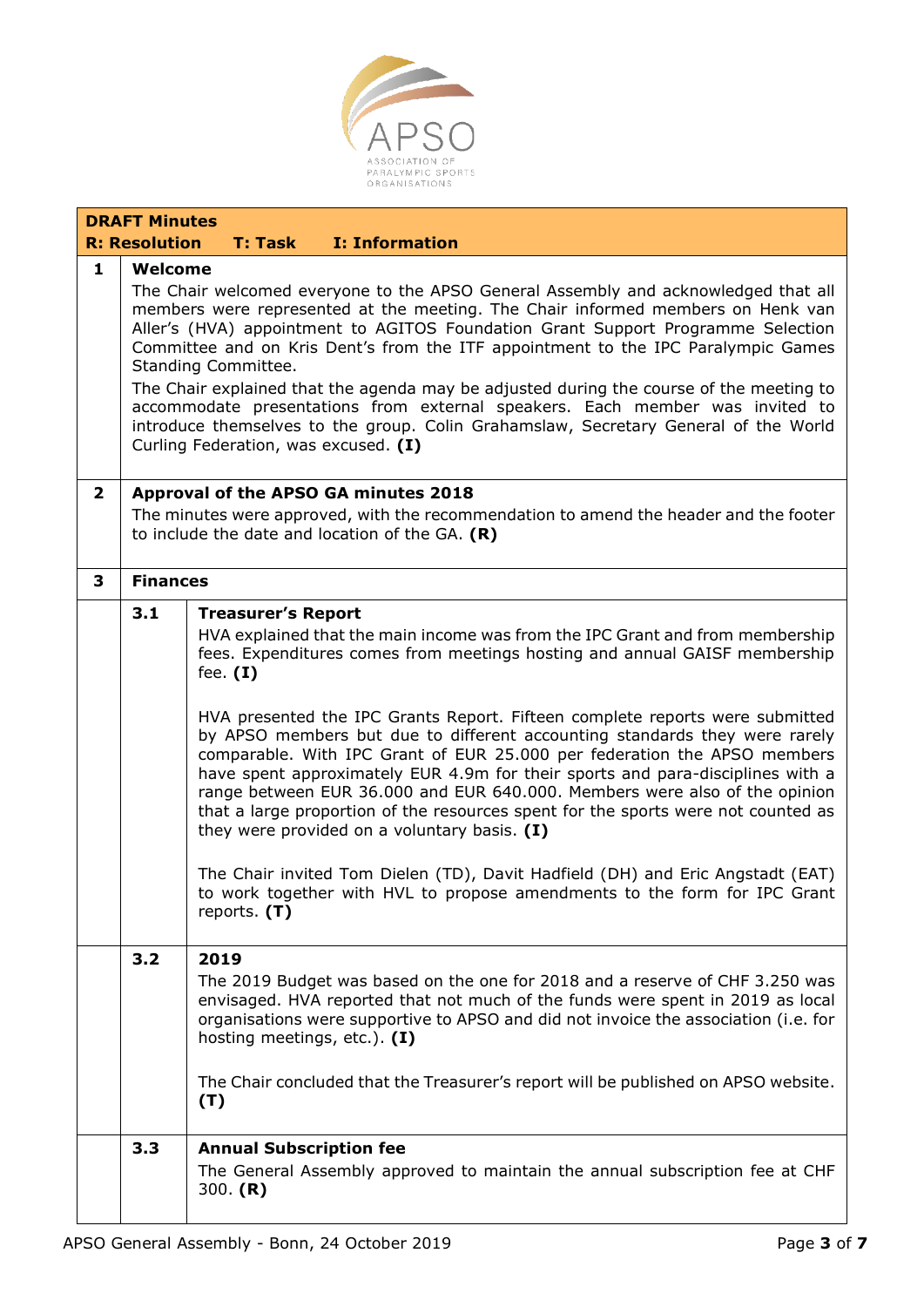

#### **4 Update and clarification from WADA/IPC**

Sebastien Gillot (SG) presented the most recent developments of WADA Compliance Monitoring Program which was launched in 2017 by sending out Code Compliance Questionnaires (CCQ) to its signatories. As an outcome more than 11,000 corrective actions were identified with nearly 4,000 having been already implemented to date. It was acknowledged that several countries have amended their legislation in antidoping area and several signatories have entered into partnership with each other. In 2019 these measures were reinforced with the launch of Continuous Monitoring Program which featured a number of further doping control measures. **(I)**

SG introduced 2021 WADA Code review Process and updated members on five existing International Standards' review and the creation of two new ones (Education and Result Management). Members took a note that all signatories should incorporate the revised Code and International Standards provisions into their own policies, statutes, legislation or rules and get them approved by WADA. **(I)**

Eron Main (EM) asked a question on inclusion of opioids into "substances of abuse" category along with cocaine and marijuana. SG clarified that this was not planned by WADA at this stage. **(I)**

Robert Fenton (RF) raised concern over lack of knowledge among Doping Control Officers (DCO) on how to work with athletes with disabilities. James Sclater (JSC) clarified that the IPC was working on DCO's special guidelines for various types of disabilities and proposed to share them with APSO members for their review by the end of the year. **(T)**

Thomas Lund (TL) raised concern over unbalanced testing carried out by NADOs between different sports when certain sports were massively tested with minimal or no testing offered to other sports. Due to NADOs' autonomy from IFs there was no possibility to affect those testing programs which caused extra costs for IFs to filling the gaps. SG clarified that WADA could address those issues to the respective NADOs and encouraged Members to share their concerns with WADA as a group or individually. **(R)**

**7.2** JSC presented the IPC position over the situation with Russian Paralympic Committee (RPC) noting that both RPC and RUSADA were very cooperative and followed all the instructions thus no additional testing for Russian athletes were required ahead of Tokyo 2020 Paralympic Games (PG). Regardless of that the final decision on Russian participation in PG depended on the outcome of the investigation and possible sanctions imposed by WADA. JSC also informed Members on the work the IPC were carrying on in regard to testing programs for NADOs and shared his observation that less than 2% of Paralympic athletes were tested. That percentage remained the same since several editions of PG while in the Olympic Games (OG) the number of tested athletes were growing from one edition of OG to another. **(I)**

## **5 TV Viewership research for Tokyo 2020 Paralympic Games**

Peter Weber (PW) presented the services IRIS offered to APSO in regard to viewership and social-demographic data collection at the PG 2020. This data would allow IFs to better understand the footprint and the fan base of their respective sports globally and more accurately target the sponsors and the audience. A workshop on potential use of the data was also offered. **(I)**

Charmaine Hooper (CH) asked a question whether the sports that were not to be covered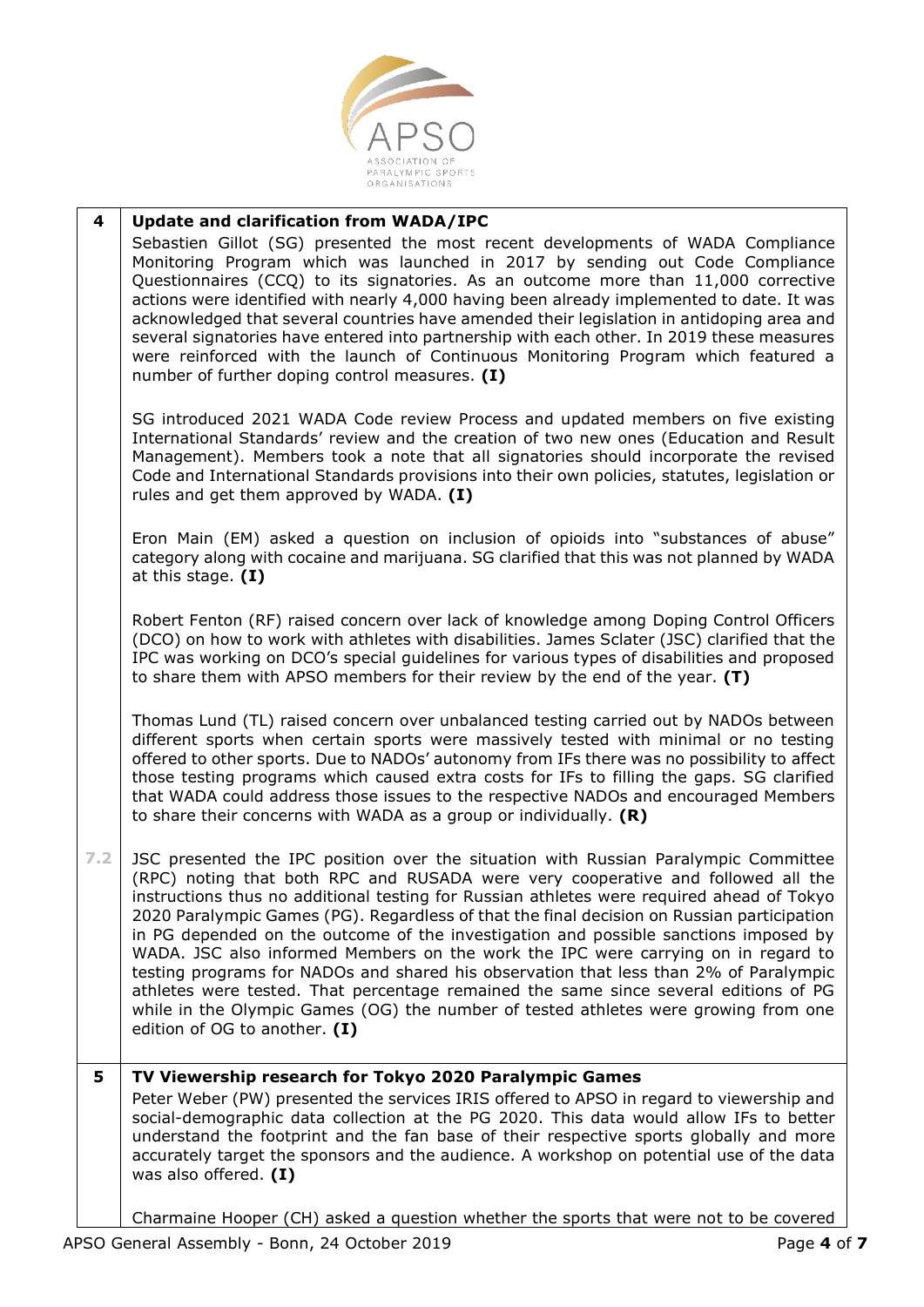

live in Tokyo would benefit from the research. PW clarified that highlight content was also included into the scope of the research thus all the sports would benefit from having information about their respective viewers. TD noted that no viewership data was provided by the IPC before. If the research were to be conducted each Member would have received viewership data exclusively for its respective sport. **(I)**

The Members expressed their unanimous support for the project. **(R)**

*Note: Following the General Assembly, IPC approached APSO Executive Board to see whether rather than hiring IRIS' services APSO would consider using the services of Nielsen Sports as the latter in recent years had continuously monitored the media performance of IPC events as well as their distribution and there could be an interesting economies of scale. APSO membership will be updated in due course.*

| 6 | <b>IPC Classification Code</b> |                                                                                                                                                                                                                                                                                                                                                                                                                                                                                                                                                                                                                                                                                                                  |  |  |
|---|--------------------------------|------------------------------------------------------------------------------------------------------------------------------------------------------------------------------------------------------------------------------------------------------------------------------------------------------------------------------------------------------------------------------------------------------------------------------------------------------------------------------------------------------------------------------------------------------------------------------------------------------------------------------------------------------------------------------------------------------------------|--|--|
|   | 6.1                            | <b>Board of Appeal</b><br>The Chair noted that feedback on the proposed Board of Appeal (BOA) was<br>received from five APSO members. That feedback showed that there was not the<br>same degree of interest in BOA among APSO members and that Elizabeth Riley<br>from the IPC was to approach individually those IFs who indicated their particular<br>interest. $(I)$                                                                                                                                                                                                                                                                                                                                         |  |  |
|   | $6.2$                          | <b>Classification jurisdiction</b><br>The Chair noted that feedback on the revised Classification Code was received from<br>five APSO members. It was commonly noted by the respondents that the IPC<br>Classification Code should set standards that provide guidance in area of good<br>governance; provide standards for processes and procedures; and provide<br>consistency; but that every sport should have the appropriate level of flexibility to<br>set up the best suited classification system. $(I)$                                                                                                                                                                                                |  |  |
|   |                                | Debra Alexander (DA) noted that she serves as Chair of the IPC Science and<br>Research committee. The mission of the committee was to scrutinise the research<br>carried out/presented, to prove their reliability for decision making process of the<br>IPC and to disseminate those found appropriate. DA also encouraged APSO                                                                                                                                                                                                                                                                                                                                                                                 |  |  |
|   |                                | members to participate in VISTA conference and to engage with those people who<br>are doing researches in classification, medicine and other sport related topics. (I)<br>John Edwards (JE) recommended to engage with the IPC during the research<br>process of the classification rules adaptation due to their vast knowledge of the<br>subject across multiple sports and not to leave them to take the final decision only.<br>EAT confirmed that the model of early engagement with the IPC proved to be<br>beneficial for ITU as well. Especially when the representatives from the<br>Classification committee could attend the ITU competitions and get a better<br>understanding of their sport. $(I)$ |  |  |
|   |                                | Alistair Williams (AW) shared the ITF position on Classification Code jurisdiction<br>matters. With all its positive effects, application of the proposed Code throughout<br>competitions would create barriers for and cause some exclusions from<br>participation in wheelchair tennis - something what ITF was continuously wrestling<br>with. The ongoing negotiations with the IPC over the subject have not succeeded                                                                                                                                                                                                                                                                                      |  |  |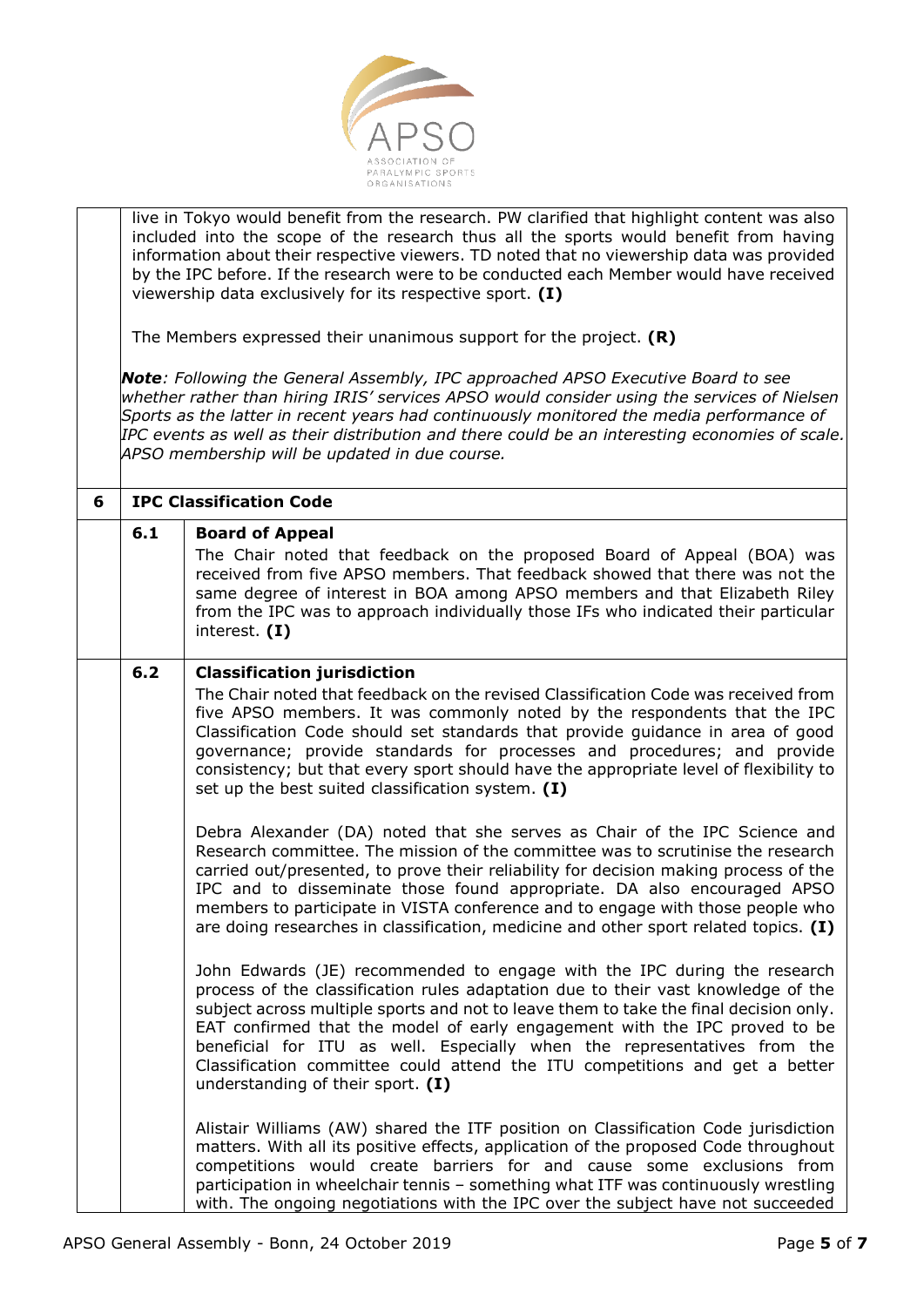

|                         |                                                                                                                                                                                       | to date. $(I)$                                                                                                                                                                                                                                                                                                                                                                                                                                                                                                                                                                                                                                                                                                                                                                                                                                                                                                                                                                                                                                                                                                                                                                                                                                                                                                                                               |  |  |
|-------------------------|---------------------------------------------------------------------------------------------------------------------------------------------------------------------------------------|--------------------------------------------------------------------------------------------------------------------------------------------------------------------------------------------------------------------------------------------------------------------------------------------------------------------------------------------------------------------------------------------------------------------------------------------------------------------------------------------------------------------------------------------------------------------------------------------------------------------------------------------------------------------------------------------------------------------------------------------------------------------------------------------------------------------------------------------------------------------------------------------------------------------------------------------------------------------------------------------------------------------------------------------------------------------------------------------------------------------------------------------------------------------------------------------------------------------------------------------------------------------------------------------------------------------------------------------------------------|--|--|
|                         |                                                                                                                                                                                       |                                                                                                                                                                                                                                                                                                                                                                                                                                                                                                                                                                                                                                                                                                                                                                                                                                                                                                                                                                                                                                                                                                                                                                                                                                                                                                                                                              |  |  |
|                         |                                                                                                                                                                                       | TL agreed to the mentioned earlier and noted that standardisation of classification<br>processes should not go too far (i.e. the IPC's recent initiative of creation a<br>worldwide centralized classification center was found non-viable). (I)                                                                                                                                                                                                                                                                                                                                                                                                                                                                                                                                                                                                                                                                                                                                                                                                                                                                                                                                                                                                                                                                                                             |  |  |
|                         |                                                                                                                                                                                       | TL also expressed an idea of establishing a journal in partnership with accredited<br>university that would accumulate internal researches on para-classification<br>matters and that would attract external researchers to share their researches as<br>well. AW agreed that such a central repository of Paralympic classification<br>knowledge would be something of a great interest for the ITF. $(I)$                                                                                                                                                                                                                                                                                                                                                                                                                                                                                                                                                                                                                                                                                                                                                                                                                                                                                                                                                  |  |  |
|                         |                                                                                                                                                                                       | It was agreed to continue discussion over the knowledge sharing format among<br>APSO members and the IPC. $(I)$                                                                                                                                                                                                                                                                                                                                                                                                                                                                                                                                                                                                                                                                                                                                                                                                                                                                                                                                                                                                                                                                                                                                                                                                                                              |  |  |
| $\overline{\mathbf{z}}$ | <b>Tokyo 2020</b>                                                                                                                                                                     |                                                                                                                                                                                                                                                                                                                                                                                                                                                                                                                                                                                                                                                                                                                                                                                                                                                                                                                                                                                                                                                                                                                                                                                                                                                                                                                                                              |  |  |
|                         | 7.1                                                                                                                                                                                   | <b>Broadcasting</b><br>Alexis Schaefer (ASC) presented IPC's TV Production Plan for Tokyo 2020 PG which<br>was considered to be the largest TV coverage of PG ever with 19 sports<br>broadcasted live. These sports were defined due to research carried out in<br>partnership with Host Broadcasters. Fencing, Powerlifting and Taekwondo were<br>planned to be covered with ENG (news-gathering with video cameras) only. $(I)$<br>ASC informed the Members on the IPC's investments in 2 new services that would<br>allow smaller broadcasters to stream the PG content at a lower cost. One of them<br>were to be shorter clips and highlights content accessible via FTP (downloadable).<br>The second technology was Paralympic video player that would allow to integrate<br>PG content into existing websites and applications. (I)<br>Barry Couzner (BC) asked a question whether there were clear guidelines for IFs<br>in regard to allowed/not allowed ways of promotion of the PG on social media and<br>other IFs' platforms. ASC clarified that such guidelines were to be shared with the<br>IFs in due course and reminded that media staff of APSO Members can also rely<br>on the IPC Communication team and use the content they provide for sharing. As<br>in previous PG video streaming from mobile devices were not permitted. $(I)$ |  |  |
|                         | 7.2                                                                                                                                                                                   | Pre-Tokyo 2020 update on Antidoping matters                                                                                                                                                                                                                                                                                                                                                                                                                                                                                                                                                                                                                                                                                                                                                                                                                                                                                                                                                                                                                                                                                                                                                                                                                                                                                                                  |  |  |
|                         |                                                                                                                                                                                       | Please refer to item 4 of the Minutes                                                                                                                                                                                                                                                                                                                                                                                                                                                                                                                                                                                                                                                                                                                                                                                                                                                                                                                                                                                                                                                                                                                                                                                                                                                                                                                        |  |  |
| 8                       |                                                                                                                                                                                       | IPC & APSO General Assembly 2020                                                                                                                                                                                                                                                                                                                                                                                                                                                                                                                                                                                                                                                                                                                                                                                                                                                                                                                                                                                                                                                                                                                                                                                                                                                                                                                             |  |  |
|                         | In was agreed to arrange APSO General Assembly in the 2 <sup>nd</sup> half of October in Lausanne.<br>(R)                                                                             |                                                                                                                                                                                                                                                                                                                                                                                                                                                                                                                                                                                                                                                                                                                                                                                                                                                                                                                                                                                                                                                                                                                                                                                                                                                                                                                                                              |  |  |
| 9                       |                                                                                                                                                                                       | <b>Other Business</b>                                                                                                                                                                                                                                                                                                                                                                                                                                                                                                                                                                                                                                                                                                                                                                                                                                                                                                                                                                                                                                                                                                                                                                                                                                                                                                                                        |  |  |
|                         |                                                                                                                                                                                       |                                                                                                                                                                                                                                                                                                                                                                                                                                                                                                                                                                                                                                                                                                                                                                                                                                                                                                                                                                                                                                                                                                                                                                                                                                                                                                                                                              |  |  |
|                         |                                                                                                                                                                                       | Logistics at Tokyo 2020 PG                                                                                                                                                                                                                                                                                                                                                                                                                                                                                                                                                                                                                                                                                                                                                                                                                                                                                                                                                                                                                                                                                                                                                                                                                                                                                                                                   |  |  |
|                         | DH shared his concern over logistic matters related to Tokyo 2020 PG. It was proposed by                                                                                              |                                                                                                                                                                                                                                                                                                                                                                                                                                                                                                                                                                                                                                                                                                                                                                                                                                                                                                                                                                                                                                                                                                                                                                                                                                                                                                                                                              |  |  |
|                         | TOCOG that athletes were to be transferred in 2-wheelchair vehicles from the village to<br>the venue. In a situation when BISFed athletes are entirely wheelchair based that solution |                                                                                                                                                                                                                                                                                                                                                                                                                                                                                                                                                                                                                                                                                                                                                                                                                                                                                                                                                                                                                                                                                                                                                                                                                                                                                                                                                              |  |  |